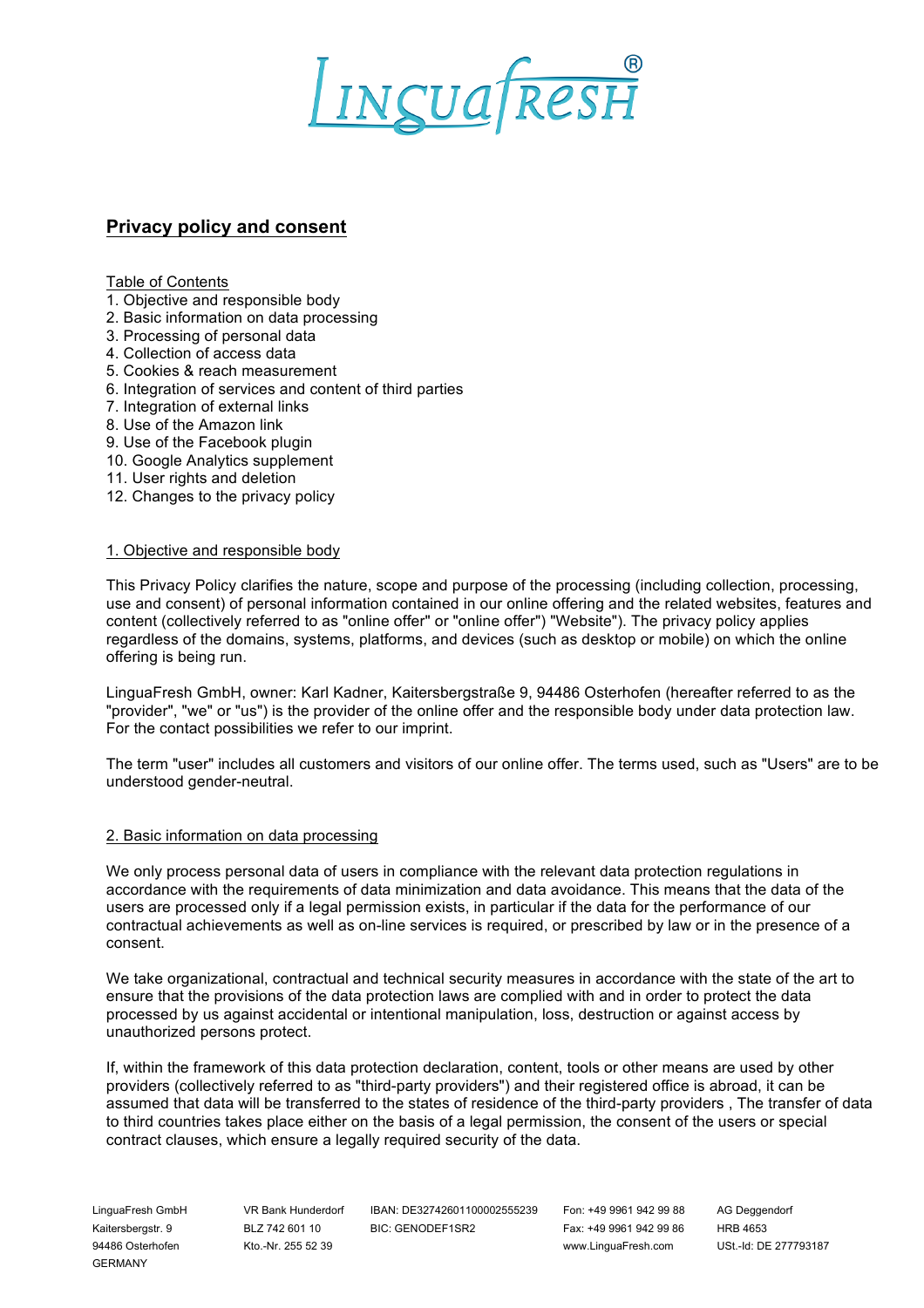

## 3. Processing of personal data

In addition to the use expressly stated in this privacy policy, the personal data is processed for the following purposes on the basis of legal permissions or user consent:

- The provision, execution, maintenance, optimization and security of our services, services and user services;

- Ensuring effective customer service and technical support.

We only transfer users' data to third parties when this is necessary for billing purposes (for example, to a payment service provider) or for other purposes, if necessary, in order to fulfill our contractual obligations towards the users (for example, address information to suppliers).

When contacting us (via email), the information of the user for the purpose of processing the request and in the event that follow-up questions arise stored. Personal data will be deleted if they have fulfilled their purpose and deletion does not conflict with any retention requirements.

# 4. Collection of access data

We collect data about every access to the server on which this service is located (so-called server log files). The access data includes name of the retrieved web page, file, date and time of retrieval, amount of data transferred, message about successful retrieval, browser type and version, the user's operating system, referrer URL (the previously visited page), IP address and the requesting provider ,

We use the log data without assignment to the person of the user or other profiling according to the statutory provisions only for statistical evaluations for the purpose of operation, security and optimization of our online offer. However, we reserve the right to retrospectively check the log data if, on the basis of concrete evidence, the legitimate suspicion of unlawful use exists.

# 5. Cookies & reach measurement

Cookies are information transmitted from our web server or third-party web servers to users' web browsers and stored there for later retrieval. The use of cookies in the context of pseudonymous range measurement informs users in the context of this privacy policy.

The consideration of this online offer is also possible to the exclusion of cookies. If users do not want cookies stored on their computer, they will be asked to disable the option in their browser's system settings. Saved cookies can be deleted in the system settings of the browser. The exclusion of cookies can lead to functional restrictions of this online offer.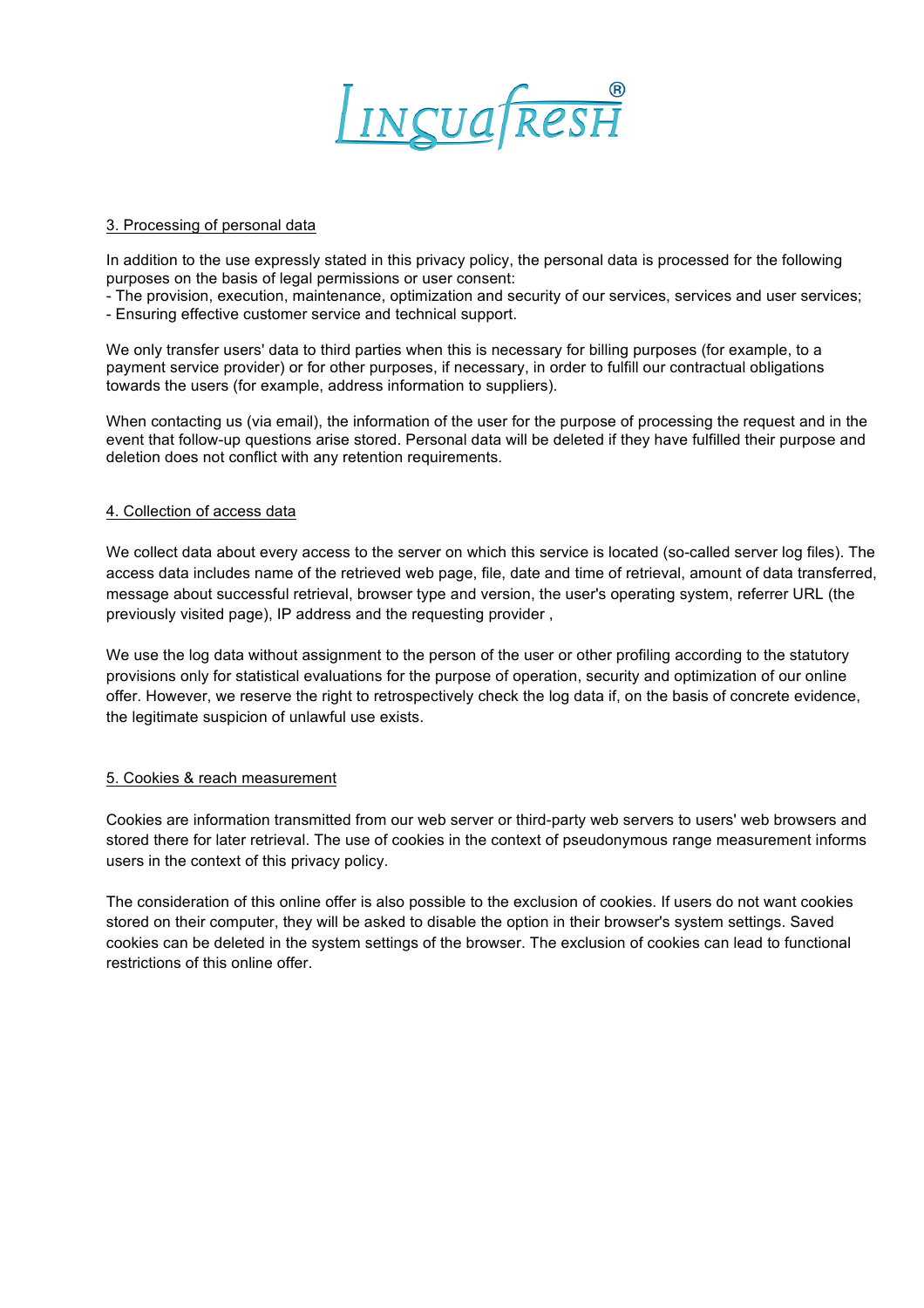

## 6. Integration of services and content of third parties

It may happen that contents or services of third-party providers, such as maps or fonts from other websites, are included in our online offer. The inclusion of content from third-party providers always requires that the thirdparty providers perceive the IP address of the users, since they could not send the content to the users' browser without the IP address. The IP address is therefore required for the presentation of this content. Furthermore, providers of third-party content can set their own cookies and process users' data for their own purposes. In the process, user profiles can be created from the processed data. We will use this content as much as possible in a data-saving and data-avoiding manner and will select reliable third-party providers with regard to data security.

The following presentation provides an overview of third-party providers as well as their contents, as well as links to their privacy statements, which further notes on the processing of data and, currently. already mentioned here, contradictory possibilities (so-called opt-out) contain:

- External fonts from Google, Inc., https://www.google.com/fonts ("Google Fonts"). The integration of Google fonts is done by a server call on Google (usually in the US). Privacy Policy: https://www.google.com/policies/privacy/, opt-out: https://www.google.com/settings/ads/.

## 7. Integration of external links

This website contains links to third party websites ("external links"). These websites are the responsibility of the respective operators. The provider has checked the third-party content when first linking external links to determine whether any legal violations exist. At that time, no violations were evident. The provider has no influence on the current and future design and content of the linked pages. The setting of external links does not mean that the provider accepts the content behind the reference or link. A constant control of external links is not reasonable for the provider without concrete evidence of legal violations. With knowledge of legal offenses however such external links are deleted immediately.

#### 8. Use of the Amazon link

On our pages links to our product pages of the online mail order company Amazon are integrated. If you click on the Amazon link while logged into your Amazon buyer account, Amazon will receive the information that you have visited our product page with your IP address. This allows Amazon to associate the call of our products with your buyer's account. For more information, see the Amazon Privacy Policy. If you do not want Amazon to associate our products and product pages with your Amazon buyer account, please log out of your Amazon buyer account.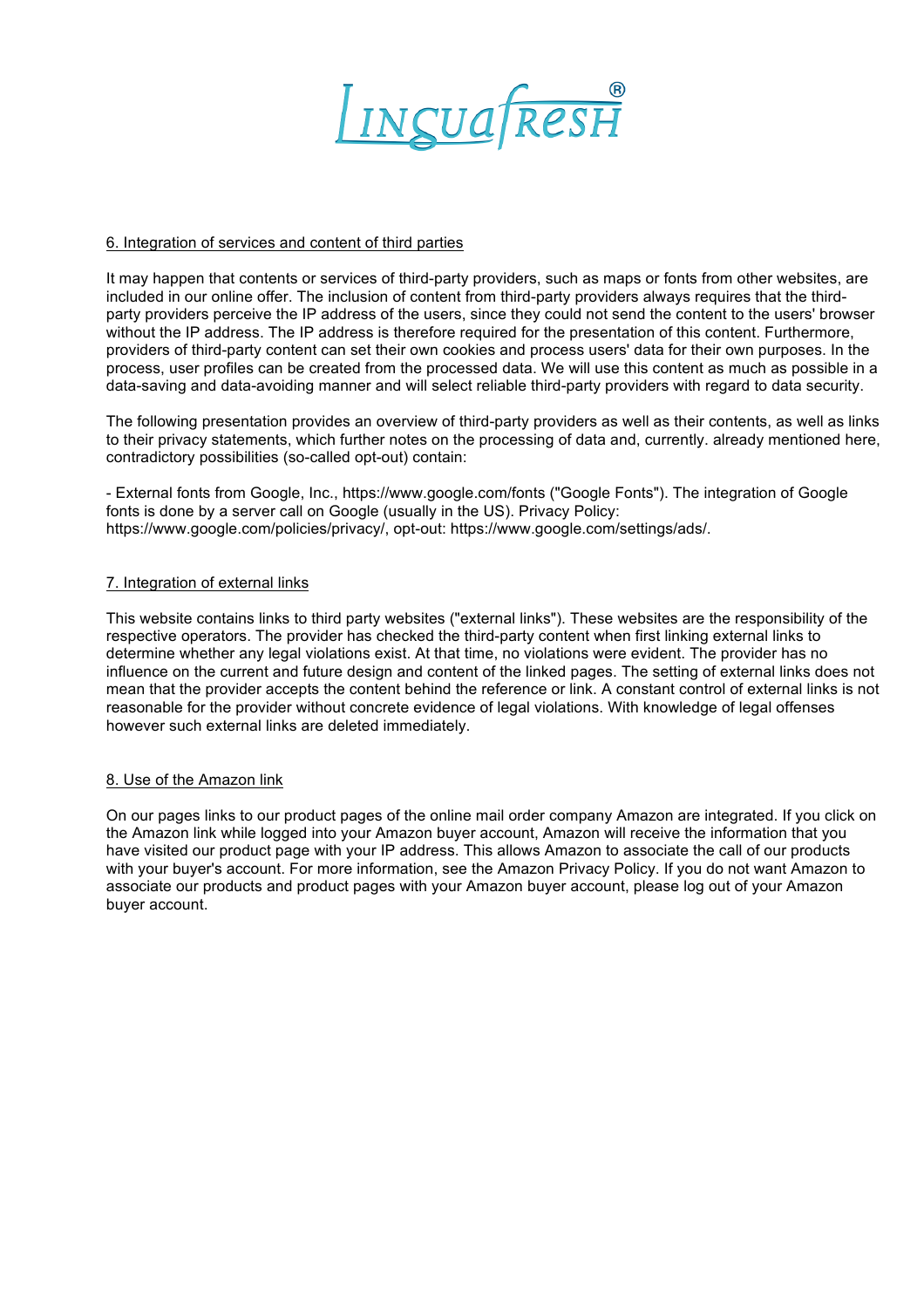

#### 9. Use of the Facebook plugin

Our online offering uses social plugins ("plugins") from the social network facebook.com operated by Facebook Ireland Ltd., 4 Grand Canal Square, Grand Canal Harbor, Dublin 2, Ireland ("Facebook"). The plugins are recognizable by one of the Facebook logos (white "f" on blue tile, the terms "Like", "Like" or a "thumbs up" sign) or are marked with the addition "Facebook Social Plugin". The list and appearance of Facebook Social Plugins can be viewed here: https://developers.facebook.com/docs/plugins/.

When a user invokes a feature of this online offering that includes such a plugin, their device establishes a direct connection to the Facebook servers. The content of the plugin is transmitted by Facebook directly to the device of the user and incorporated by him into the online offer. In the process, user profiles can be created from the processed data. We therefore have no influence on the amount of data that Facebook collects with the help of this plugin and therefore informs the users according to our knowledge. By integrating the plugins, Facebook receives the information that a user has accessed the corresponding page of the online offer. If the user is logged in to Facebook, Facebook can assign the visit to his Facebook account. If users interact with the plugins, for example, press the Like button or leave a comment, the information is transmitted from your device directly to Facebook and stored there. If a user is not a member of Facebook, there is still the possibility that Facebook will find out and save their IP address. According to Facebook, only an anonymous IP address is stored in Germany.

The purpose and scope of the data collection and the further processing and use of the data by Facebook, as well as the related rights and setting options for protecting the privacy of users, can be found in Facebook's privacy policy: https://www.facebook.com/about/privacy/,

If a user is a Facebook member and does not want Facebook to collect data about him via this online offer and link it to his member data stored on Facebook, he must log out of Facebook and delete his cookies before using our online offer. Other settings and inconsistencies regarding the use of data for advertising purposes are possible within the Facebook profile settings: https://www.facebook.com/settings?tab=ads or via the US-American site http://www.aboutads.info / choices / or the EU page http://www.youronlinechoices.com/. The settings are platform independent, i. they are adopted for all devices, such as desktop computers or mobile devices.